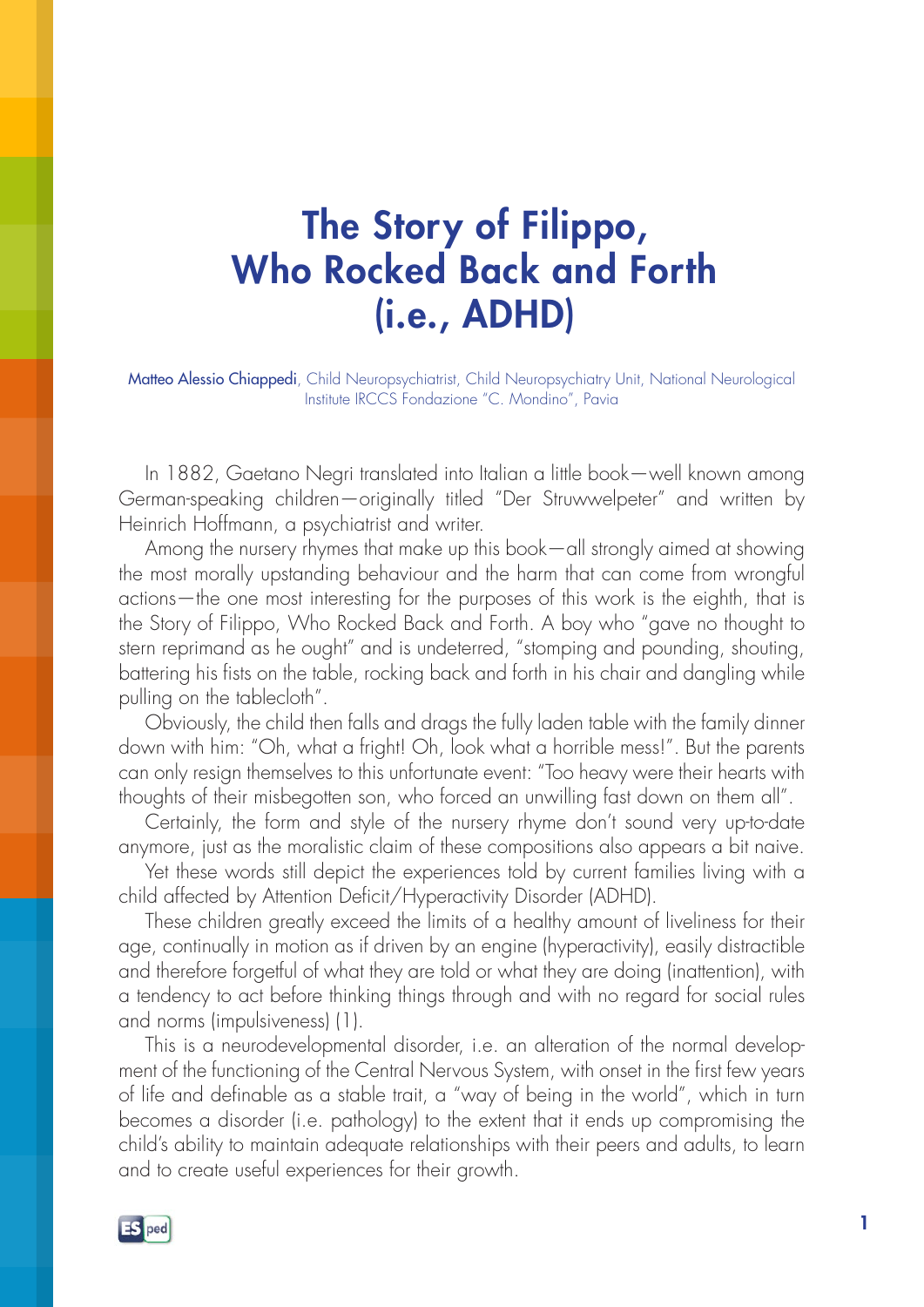Furthermore, this diagnosis does not apply to situations in which the child presents this type of dysfunction only in a specific context nor when dealing with temporary occurrences, which disappear relatively quickly (less than six months) (2).

The first scientific work on ADHD appeared in scientific literature in 1902 signed by George Frederic Still (known as "the father of British paediatrics").

This author interpreted behavioural symptoms as a consequence of a defect of moral control, not resulting from organic pathology or what we currently call Intellectual Disability (the currently preferred term to indicate the clinical entity known in the past as Mental Retardation) (3). This reading, substantially in line with Hoffmann's text, now appears to be obsolete and in some ways dangerous.

Indeed, many children with ADHD are quickly labelled as rude and misbehaved, or just simply defined as "bad". However, this does a great injustice to both them and their parents.

For several decades, direct and indirect evidence of the neurobiological nature of this disorder has been observed.

The frequent association with "non-optimal" situations during pregnancy and childbirth had in the past led to hypothesising the existence of "minimal brain damage", which did not express itself with the motor (but also visual and cognitive) symptoms typical of Infantile Cerebral Palsy, but rather interfered with the ability to focus and maintain attention, as well as regulate (in an inhibitory sense) behaviour.



**ES** ped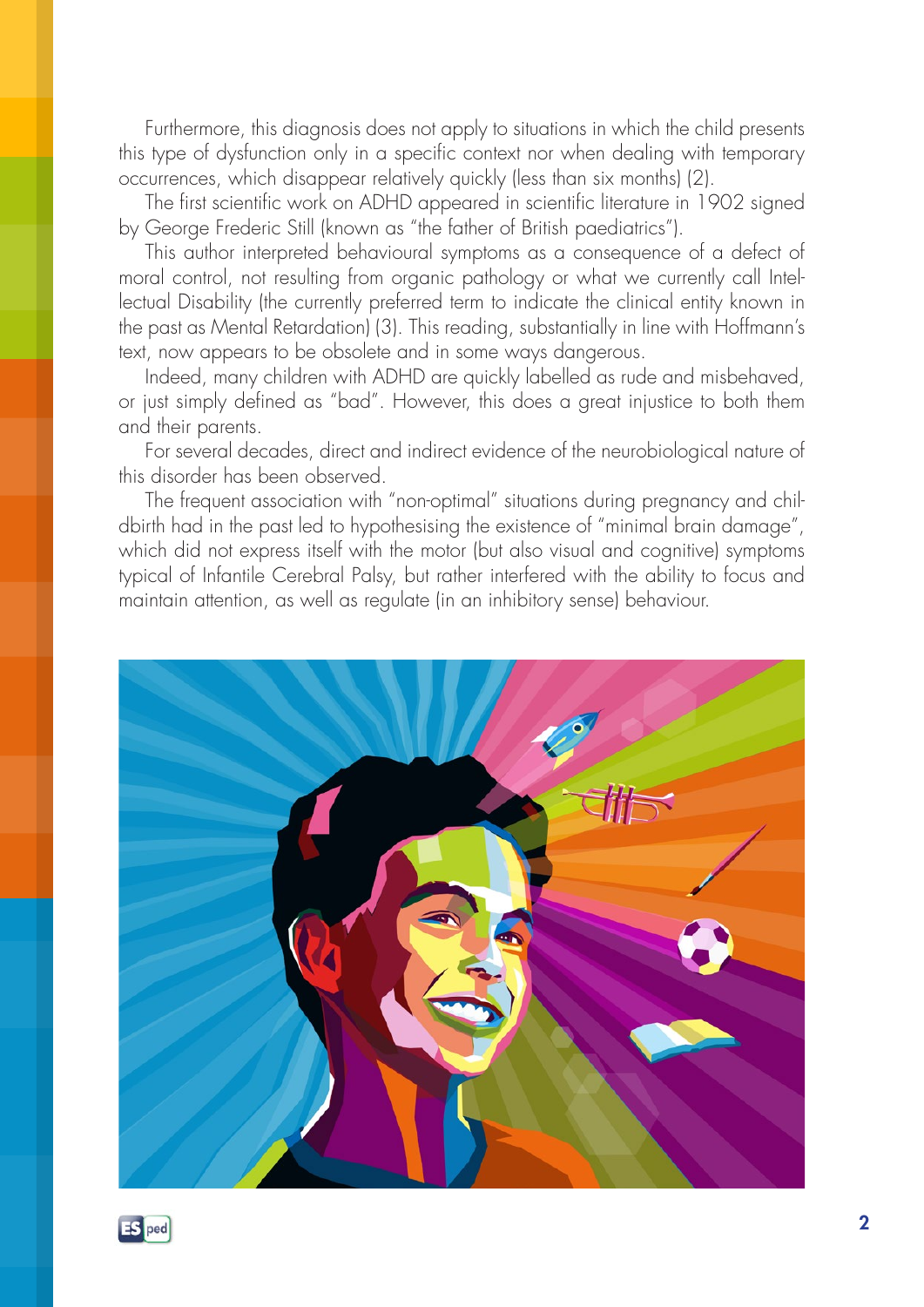Over time, this hypothesis has found little confirmation and there is presently no single theory for the neurobiological peculiarities that are the basis of an ADHD diagnosis (4): several studies have documented a reduction in the functionality of the connective pathways between the frontal lobe and the basal ganglia, starting from the striatum, though finding a high variability in the neurotransmitters that could be involved (5).

The involvement of the frontal lobe, and in particular of the so-called "prefrontal cortex", is particularly fascinating because this portion of the brain is known to be fundamental for performing what are usually called the Executive Functions. These are the ability to plan, organise and perform activities of varying degrees of complexity, monitoring the outcome of these actions and taking steps to correct them where necessary to achieve set objectives. A close relative of the Executive Functions, from a neuropsychological point of view, is the attention span, a complex function that is responsible for selecting and putting a certain objective at the centre of the subject's cognitive function, resisting non-essential stimuli (so-called "distractors") until the subject decides to move their "target".

In subjects with ADHD, difficulties are found that can be easily interpreted as a malfunctioning of these skills: poor selectiveness in stimuli and/or excess of distributed attention to indistinctly accommodate information from the surrounding environment, insufficient ability to functionally regulate both motor and cognitive activity, both of which are accelerated to a frenzied state, and a tendency to act in a manner that cannot be controlled by sufficient self-reflection time (6). As a younger patient, who thanks in part to their own intellect had been able to take advantage of a good self-management course, once explained to me: "The problem is that there are too many interesting things in the world".

Described in this manner, the ADHD framework unfortunately lends itself to the risk of trivialisation, which is neatly summed up in the sadly all too common phrase that a child "only has ADHD". This expression is, however, flawed. Firstly, ADHD by definition is diagnosed in the presence of significant impairment of a child's functionality, in terms of learning and social and life experiences necessary for mental and physical growth.

In addition, children with ADHD tend to present neuropsychological disorders a little more frequently (both neurocognitive, such as Intellectual Disability or Specific Learning Disorders, as well as psychopathological disorders, starting with anxiety and depression). When these disorders occur—to make matters worse—they tend to occur earlier and in a more severe form. Again, over time, subjects with ADHD have a risk of developing negatively, presenting more serious behavioural disorders, personality changes accompanied by severe impulsive behaviour, including the use of substances and all the way up to outright anti-social disorders. Studies conducted in various countries have shown a very high prevalence of ADHD among imprisoned adult subjects. Finally, failure to recognise these disorders can often lead to a delay in the implementation of appropriate therapeutic intervention, increasing the risks already mentioned.

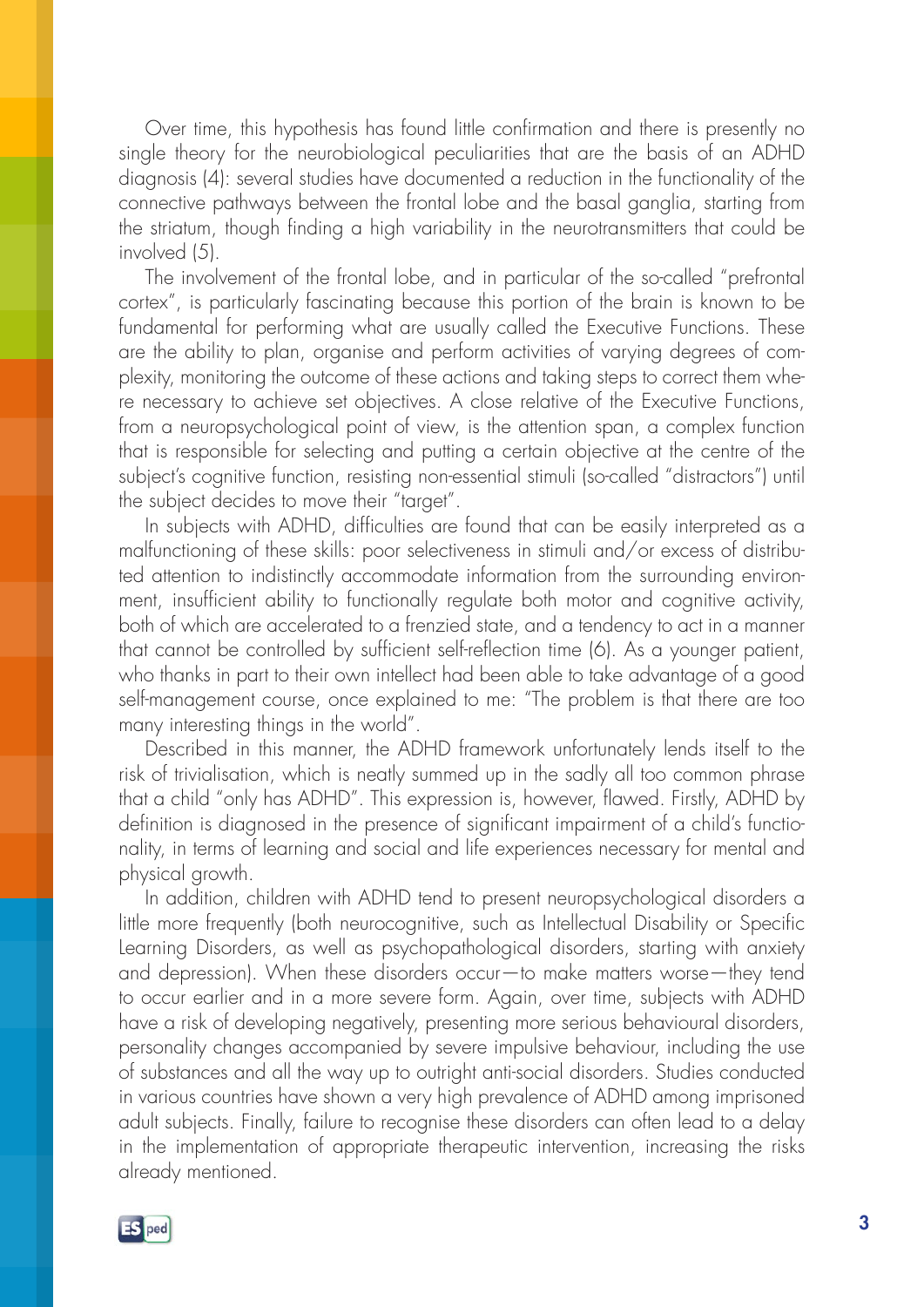Regarding the recognition of these disorders, it should be noted that it is not easy to formulate a precise diagnosis, especially in younger children. With the notable exception of particularly serious forms or those associated with other neurodevelopmental disorders (such as Intellectual Disabilities or Autistic Spectrum Disorders, but also Primary Language Impairment and Developmental Coordination Disorder), it is rare to reach a diagnostic definition before six years of age (coinciding with access to primary school, a context that, due to the high demand in terms of rules to be followed for prolonged periods of time, tends to make the typical symptoms more clear). Because of this, it is a common experience for all paediatricians to see certain children described in various terms (unruly, inattentive, etc.), who, due to their behaviour, end up making things difficult for their families (and often the doctors who have to take care of them, as well!).

The genetic aspect, which is (also) undoubtedly relevant for ADHD, only adds to the difficulty in recognising and discerning between the different neurodevelopmental disorders. In addition to the frequent clinical observation which attests that parents often possess behavioural traits and methods that can be seen as mitigated versions of the typical problems their children suffer from, there are now also numerous studies that have evaluated the aspect of genetic disorder transmission, estimating that genetic factors can explain up to 80% of the variability between subjects with and without ADHD (7).

Taking these diagnostic precision limits into account, it is possible for a Family Paediatrician to immediately intervene to help a child and their family. Naturally, empathetic listening to what the parents say, of the difficulties they experience, of their sadness and anger in not being able to "control" their child is in itself invaluable and therapeutic. Some useful and practical advice can then be provided, specifying that there are no magic recipes, but rather methods that are particularly useful for allowing the child to find better ways to balance and function.

These tips include: clearly stressing the importance that an agitated and restless attitude is not productive, and tends to merely worsen a child's behavioural disorders, whereas the positive aspects of what the child does should be outlined and emphasised, only at a later date (and even then only if necessary) bringing attention to what was inadequate. It is also necessary to clearly and explicitly define what the child must and must not do, as well as the consequences that will follow their behavioural choices (in terms of rewards or, if necessary, punishments). Particularly important is that commands and instructions always be clear, explicit and worded positively: for these children, the sentence "don't run in the hallways" is an invitation to jump, cartwheel or do similar actions, while "walk slowly in the hallways" leaves no room for unwanted (and perhaps potentially dangerous) interpretation.

This type of advice, expanded and adapted, is the basis of so-called parent training, i.e., helping to support parents in the management of their child and their ADHD. Likewise, there are teaching and educational methods for teachers examined in the aptly named teacher training. While taking action within a child's environment can be extraordinarily useful, and sometimes absolutely necessary, a paediatrician

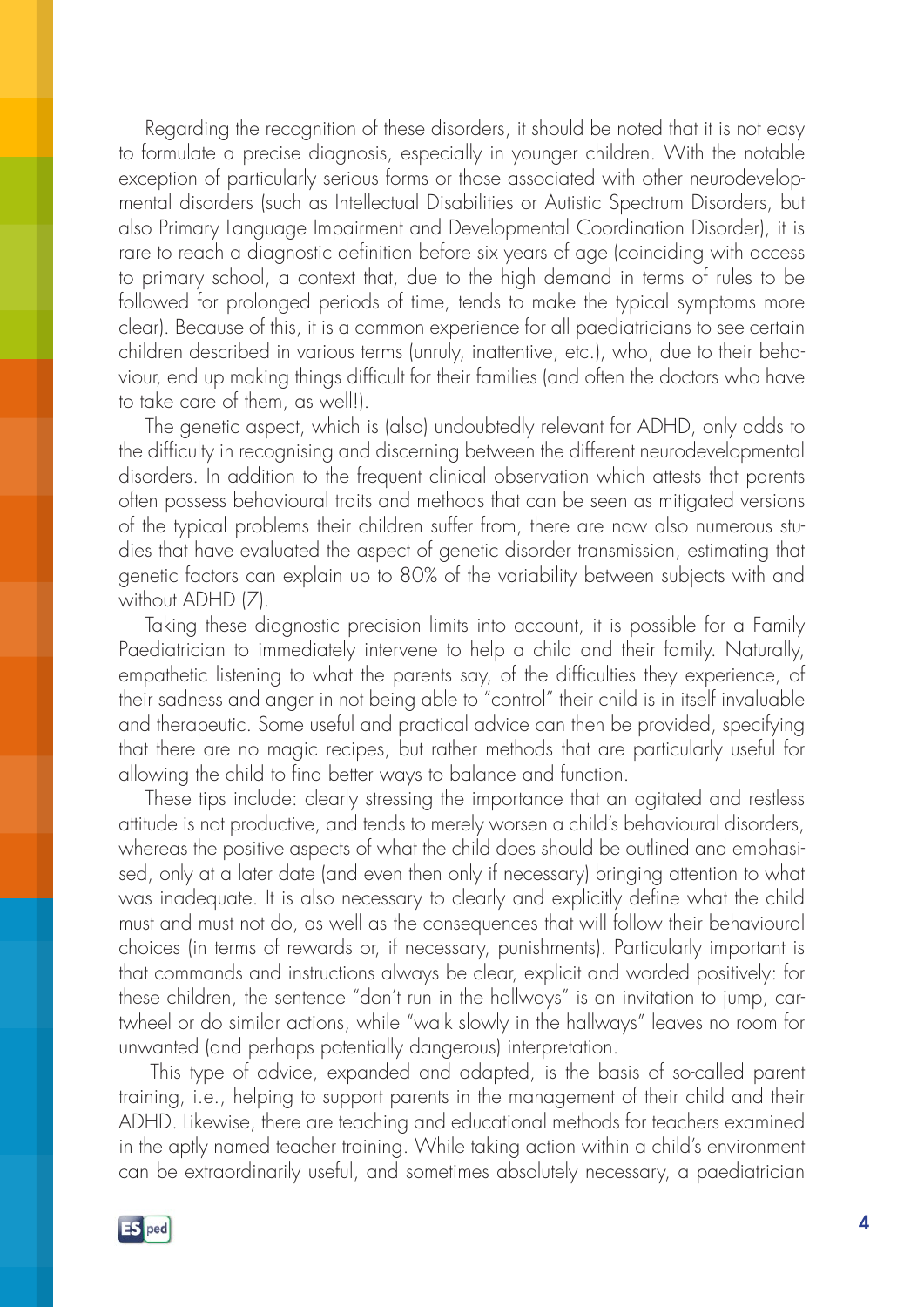

may often request or consider it important to intervene directly with the child. Several psychological approaches have been developed that can be used to help a child improve their ability to self-regulate and to prevent (or address) symptoms and disorders present in comorbidities related to ADHD.

Within a framework that must be articulated and multi-modal, the hypothesis of drug therapy is then suggested in some cases. In this regard, all scientific literature agrees in recognising the role of methylphenidate. This molecule, which is classified as a psychostimulant and in biochemical terms has a structural affinity with amphetamines, has an extremely significant and specific effect on the typical symptoms of ADHD. While the way it works is not yet fully understood, the most likely hypothesis involves the inhibition of dopamine reuptake and, to a lesser extent, of noradrenaline at the striatum. The use of this drug is particularly carefully regulated in Italy. More specifically, after confirming the diagnosis, administering a first dose under medical and nursing oversight (the "test dose") is required, as well as a control protocol in conjunction with a dedicated National Registry. Methylphenidate has a relatively short half-life, so even the modified-release products currently available have an effect that generally lasts no longer than 8–9 hours. Therefore, treatment planning that takes into account the needs of the child and their family becomes particularly important (8).

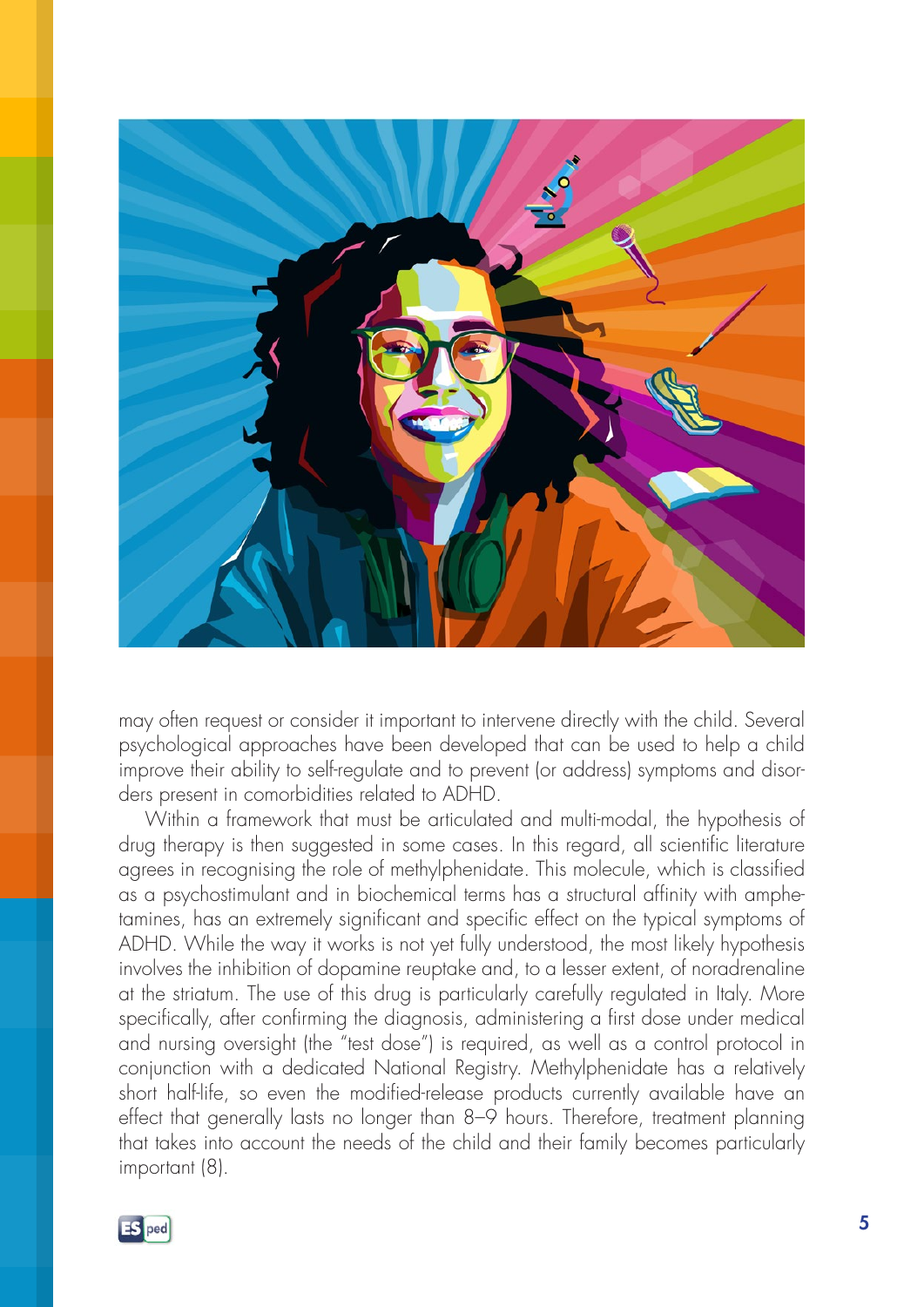Similarly, the use of atomoxetine, a drug that selectively inhibits noradrenaline reuptake, is approved in Italy with the same indications. This molecule has, according to many authors, a lower efficacy rate compared to methylphenidate and appears to present greater risks of cardiovascular toxicity. Other molecules (e.g., amphetamines) are used abroad but are not approved for use in Italy (9).

The introduction of drug therapy requires synergy between a Family Paediatrician and the Reference Centre. Indeed, while the latter is responsible for the process of evaluating and introducing the drug, the paediatrician always and in all circumstances maintains a central role in monitoring the child's health conditions as a whole. In particular, it is important to monitor the trend in staturo-ponderal growth (although the most recent data seems to be scaling back the risks of slowdown in this context), the regularity of the sleep-wake rhythm, adequate nutritional intake (considering that during effective hours a decrease in appetite is frequently observed), and cardiovascular parameter trend, with particular reference to cardiac electrical conduction parameters and blood pressure.

Although methylphenidate has particularly significant efficacy and safety data, higher than that available in drug therapies for other neuropsychological disorders during developmental age (and often present in adulthood ones, as well), current regulations significantly limit access to this type of treatment.

This is because, on the one hand, the use of drug therapies is not expected before the age of 6, essentially because the data available for the younger age range is considered insufficient to ensure an adequate risk-benefit ratio. On the other hand, the need to pass through the network of Centres authorised to prescribe said medication causes "bottlenecking". In addition to this, there are family concerns, sometimes exacerbated by the fact that this therapy has been the subject of non-scientific but strongly negative and critical publicity spread over the Internet for a long time. It is therefore not surprising that, in Italy, it is estimated that only 3% of children who could be eligible for drug therapy are actually prescribed it (compared to an average of around 25% in other Western countries).

The Family Paediatrician may therefore be in a position to consider additional treatment necessary, even after having already taken, in collaboration with the dedicated services, the clinical measures required to support the child, their family and their school. Over time, numerous non-pharmacological strategies have been proposed, mainly related to dietary guidelines or the use of food supplements. It is important that the paediatrician offer authoritative, competent guidance given that the risk of resorting to an uncontrolled information source such as the Internet as an alternative, in its various forms and permutations, is otherwise quite high. These types of measures may mean providing initial help while waiting to access potential drug therapy, and possibly avoiding the latter if the benefit obtained is already sufficient.

Dietary guidelines essentially involve a reduction in simple sugars and substances with psychostimulant potential. The usefulness of limiting artificial preservatives and food colouring has also been suggested, though it is currently quite difficult to carry out.

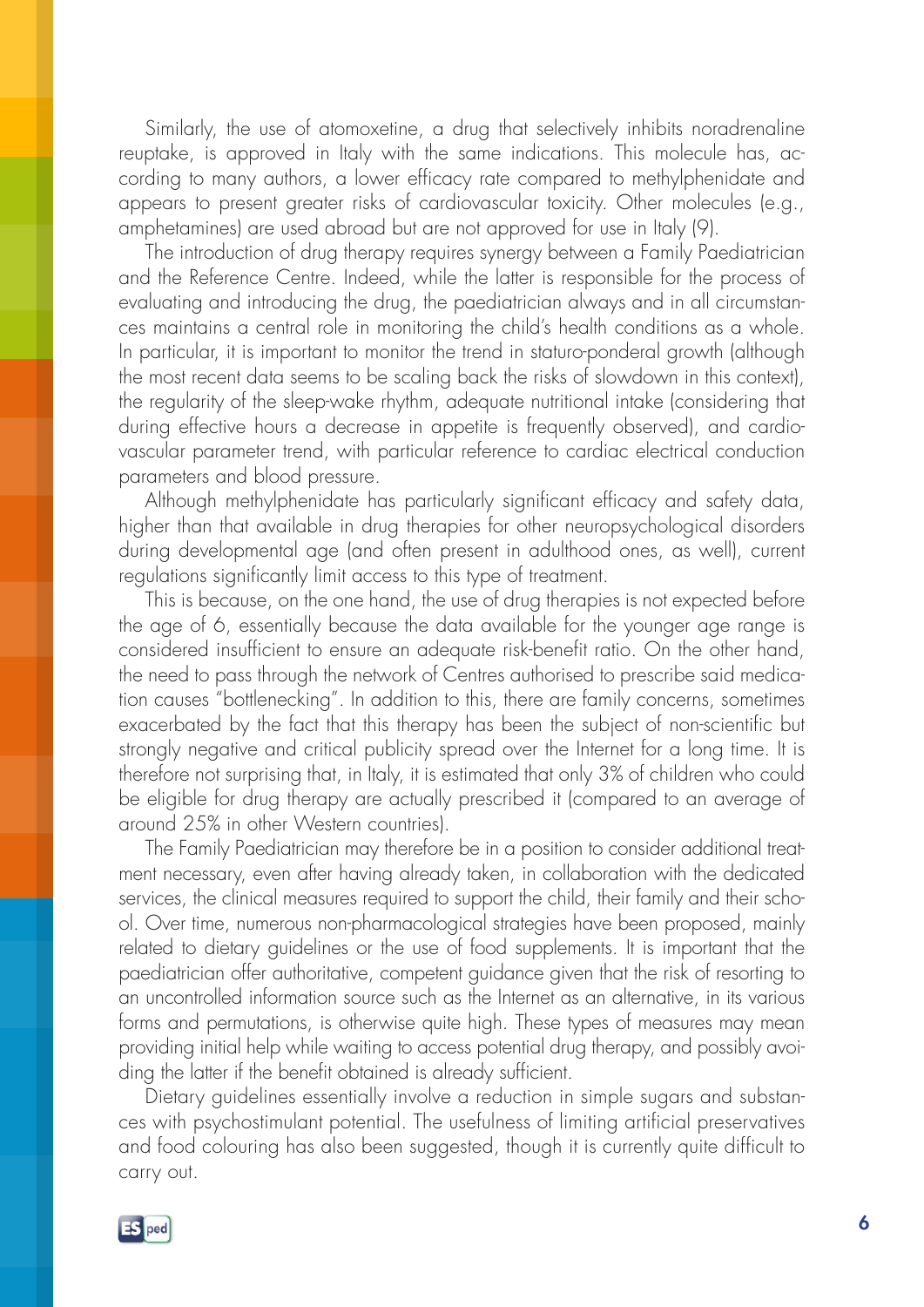At the nutraceutical level, some interesting evidence has been reported relating to the use of Polyunsaturated Fatty Acids (PUFAs). These substances are essentially classified in relation to the position of the first C=C double bond to the end carbon atom. In particular, Omega-3 polyunsaturated fatty acids play an emerging role in multiple diseases, including various neuropsychiatric diseases. In nature, they are mainly produced by marine algae and are concentrated in various fish species. Specifically, eicosapentaenoic acid (EPA) and docosahexaenoic acid (DHA) are generally found in fish, fish oil and shellfish, while alpha-linolenic acid (ALA) is found in walnuts, almonds and vegetable oil (flaxseed oil and colza oil). It has been shown that the current Western diet is lacking in Omega-3 PUFAs, both for the most widespread food choices and because even the foods that could contain these substances are increasingly less rich in them (likely due to livestock farming methods) (10).

Although their effects are only partially known, there are now numerous studies that have demonstrated a possible use when implemented in treatments for various neuropsychiatric disorders in children. The Omega-3 PUFAs influence the physical and chemical structure of cell membranes and modulate gene expression, acting on ion channels and the biosynthesis of eicosanoids. EPA and DHA are among the main Omega-3 PUFAs that, in addition to modulating the production of active prostanoids and leukotrienes, compete with arachidonic acid (AA) in being converted by cytochrome P450 enzymes and forming physiologically active metabolites. Although the evidence is not yet definitive, it is clear that it is important for doctors to know these substances and their possible uses, due also to the manageability of Omega-3 PUFAs in clinical practice.

There are now numerous studies related to the use of Omega-3 PUFAs in ADHD. Despite having a lower efficacy than methylphenidate (11), they represent a possible alternative, both due to the substantial absence of side effects (essentially limited to a not always pleasant taste when the preparation is not ingested as a capsule), as well as for the possibility of observing benefits even in non-neuropsychiatric aspects (as the potential benefits on cardiovascular health, hepatic metabolism and their supplementation are all already well-known). More recent data also highlights a possible positive effect on praxis skills (planning and sequencing of end actions) and learning skills, which appears to be further optimised by preparations containing all the main Omega-3 PUFAs in optimal proportions. The hypothesis here is that this balance prevents the activation of the conversion pathways that could lead to the creation of Omega-6 PUFAs (known for their pro-inflammatory properties) to an excessive degree.

Obviously, intake should continue for a sufficient period of time, generally no less than three months (although personal experience can attest a prolonged use, even for up to 18 months, has no detectable side effects, either clinically or from basic blood chemistry tests).

With regard to this approach, it should also be emphasised that the choice of the product used is particularly important. Although it is possible, through different channels, to find preparations that boast high concentrations of Omega-3 PUFAs,